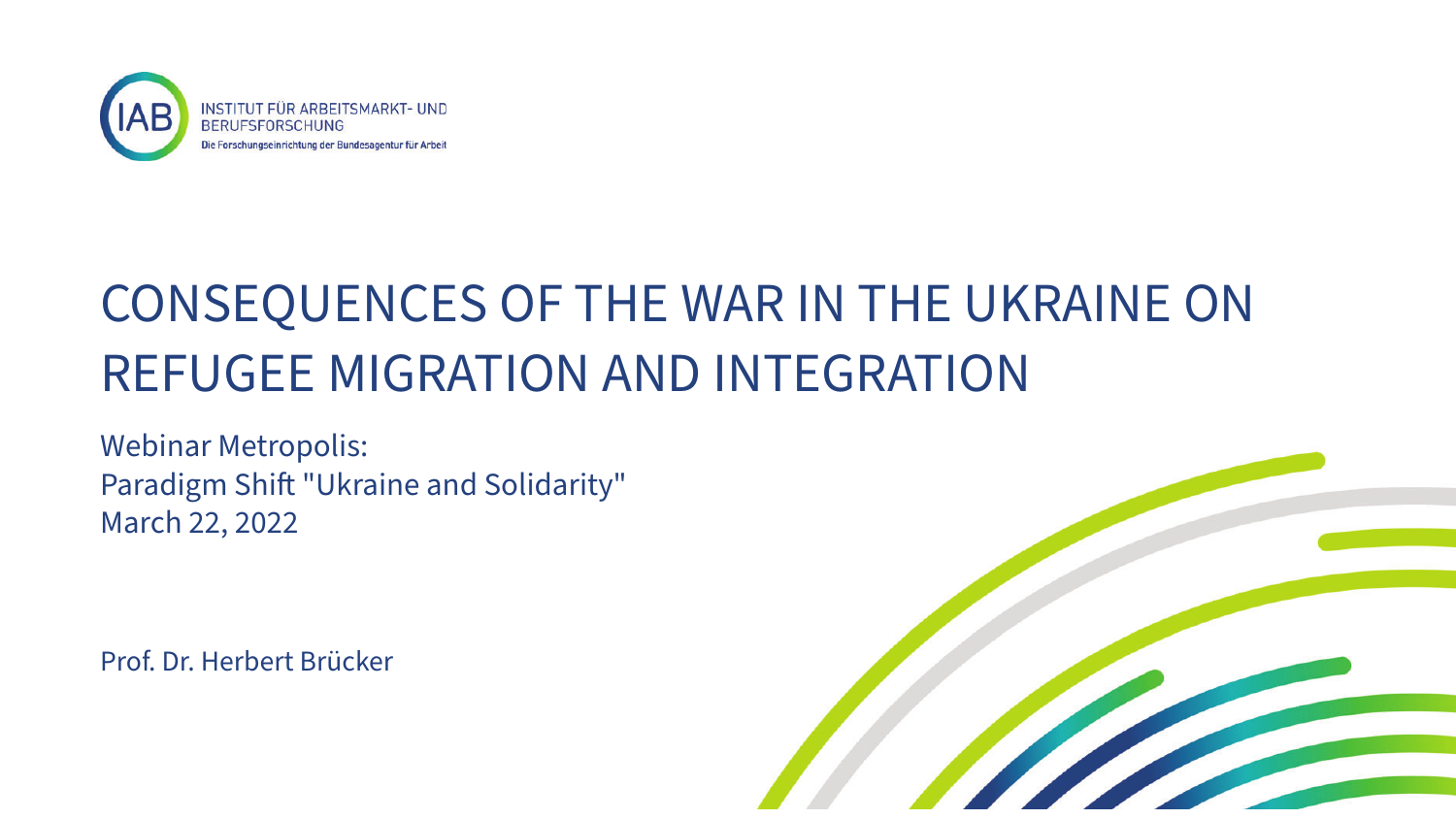- Dynamics of Displacement and Flight
- Integration Prospects
- Policy Challenges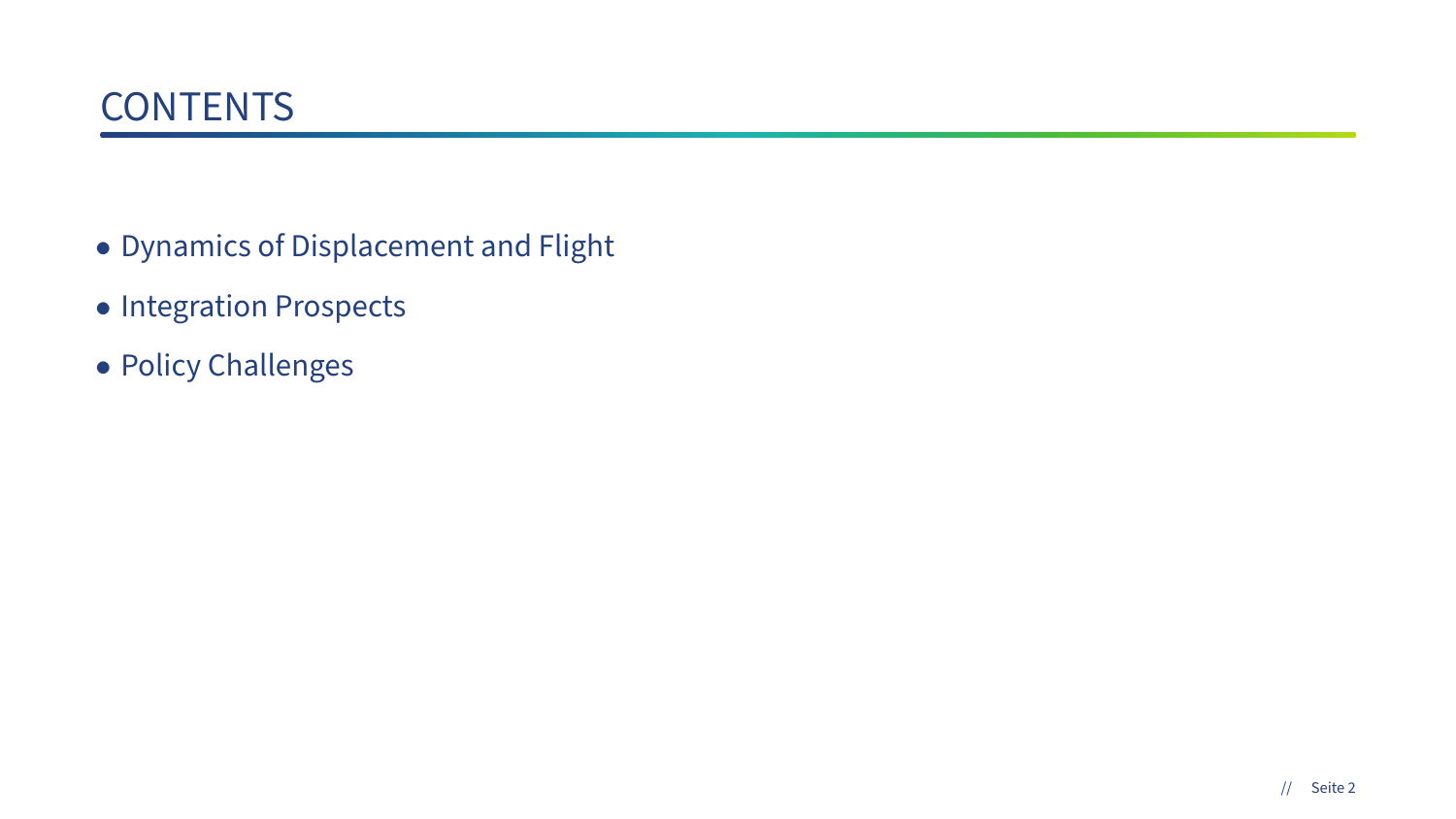- 10 million refugees and displaced persons, 6.5 mill. internally displaced (UNHCR 3/21/2022)
- 3.5 million refugees left Ukraine from February 24 to March 21 (UNHCR 3/22/2022)
- Concentration on EU-border countries, Moldova and Russia
- 222,000 recorded (not registered!) refugees in Germany on March 21, 2022
- High variance of estimates of migration potential: up to 4 millions (UNHCR), 5 millions (UNICEF), 2,5 - 6,5 millions (EU-Commission), 8 millions (Düvell/Lapshina), 10 millions (Gerald Knaus)
- Evidence-based estimates of refugee migration potential are currently not feasible
	- Uncertainty on duration, intensity and outcome of war
	- Migration conditions are historically unprecedented, analogies to wars in Syria, Chechenya, Transnistria might be misleading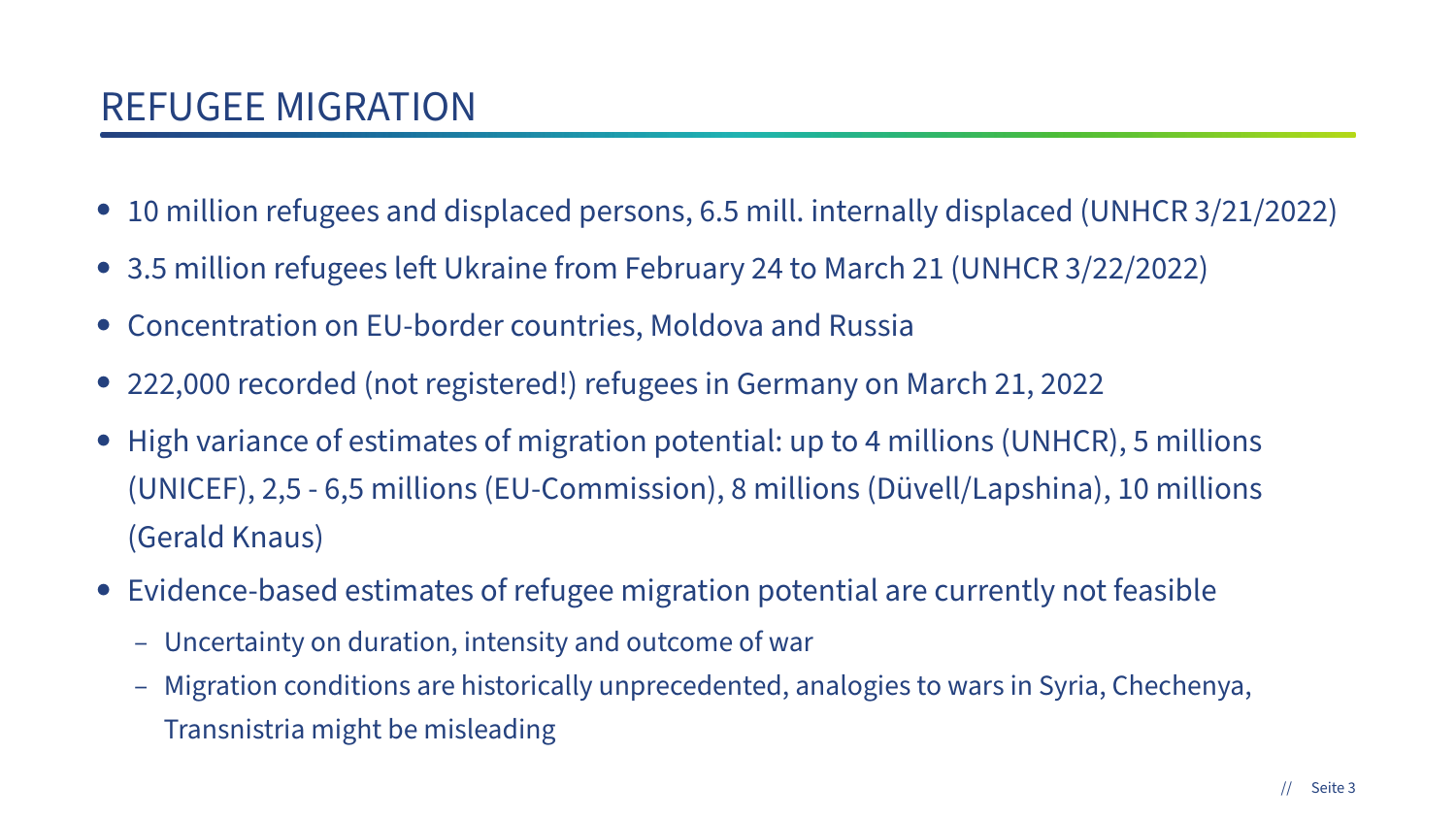### REFUGEES FROM UKRAINE IN EUROPE SINCE FEBRUARY 24, 2024

#### STOCK (LEFT AXIS) AND CHANGE OF STOCK (RIGHT AXIS) IN PERSONS



**Source: UNHCR (2022), own calculations and presentation.**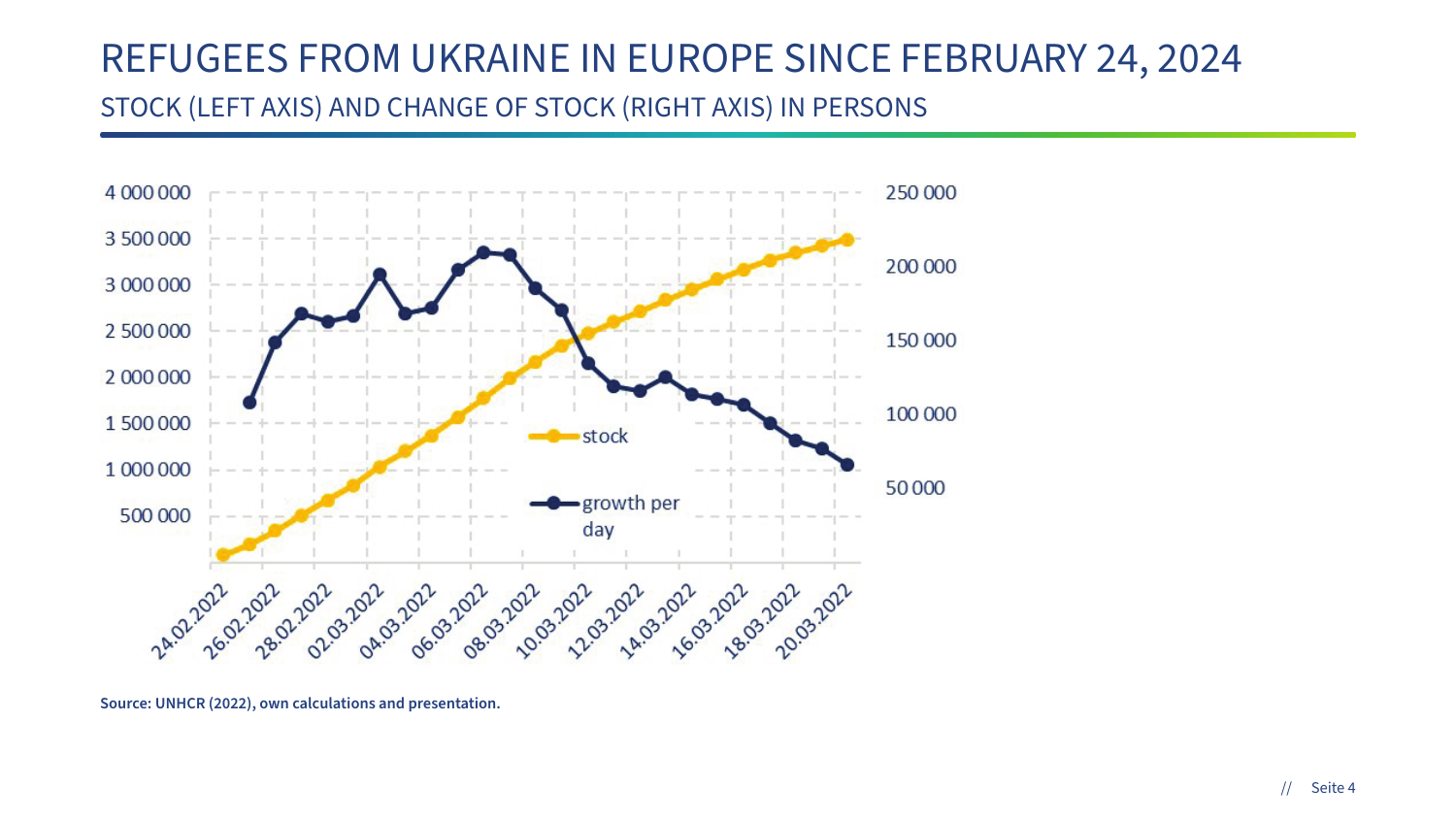### DISTRIBUTION OF REFUGEES IN BORDER COUNTRIES

#### REFUGEE STOCK IN PERSONS (MARCH 21, 2022)



**Quelle: UNHCR (2022), own calculations and presentation.**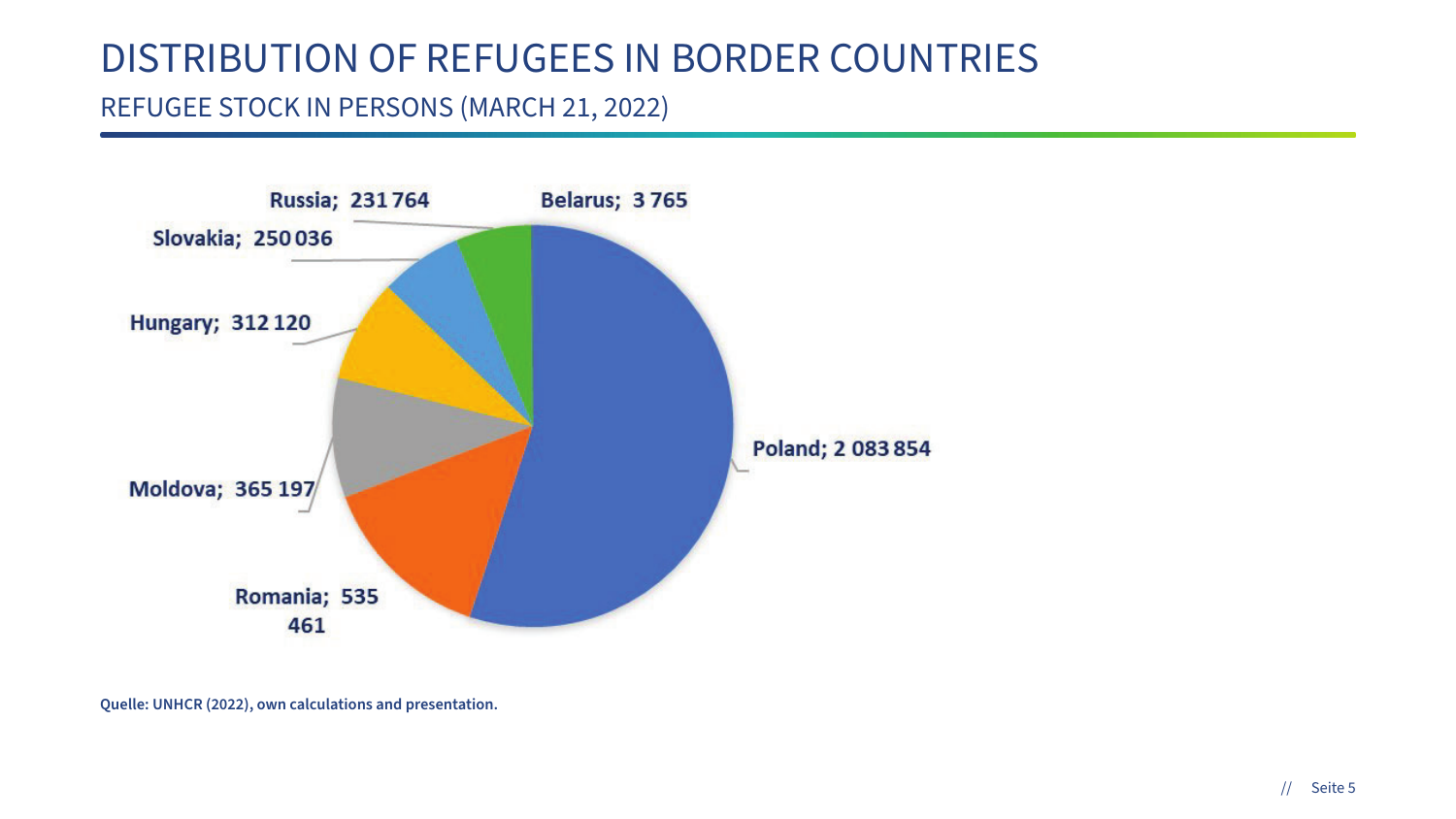- Open EU-borders and emigration-ban for males in an age of 18 to 60 years results in totally diferent composition of refugee population compared to 2015/16
- 50 percent children (UNICEF 2020), adult refugees are mainly female or elderly
- High education levels of Ukrainian population by international standards
	- Tertiary school enrollment rate in der Ukraine: women 89 %, men 77 %, total: 83 %
	- Germany: women 73 %, men 74 %, total 74 %
- Self-selection: refugees are usually better educated than population average (Guichard 2021; Aksoy/Poutvaara 2022)
- Average education levels of pre-war Ukrainian population in Germany are high: 50 % with university/college degrees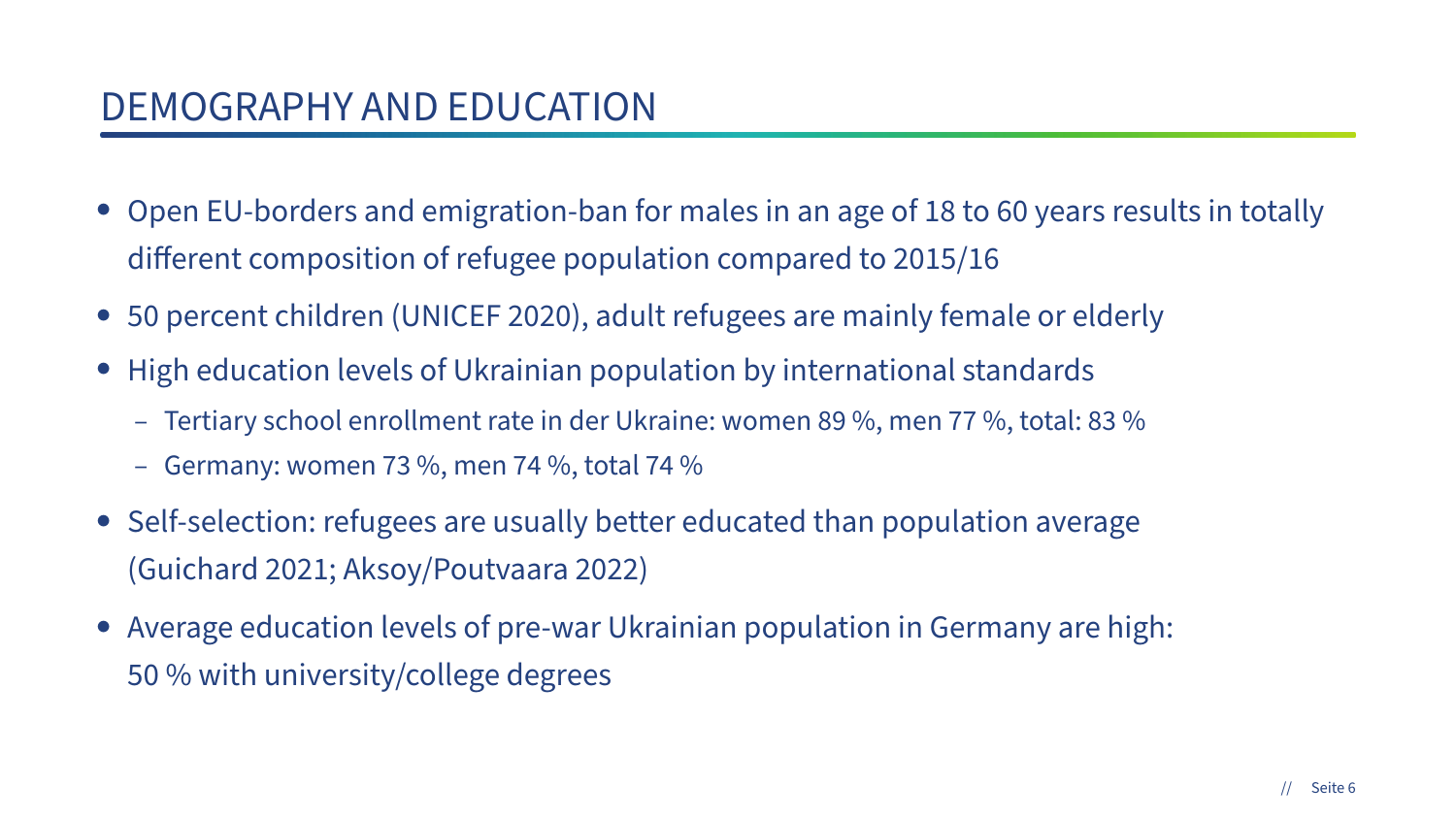### INTEGRATION TASKS AND CHALLENGES

- Hosting refugees is a humanitarian task in the first place: securing basic needs such as housing, health care, schooling and childcare have to be prioritized now
- We do not know yet whether the Ukrainian population may return to their home country. Formation of expectations of refugee population is crucial for further integration steps
- Still, we must establish favorable conditions and infrastructure for labor market integration already today
- In general, prerequisites for labor market integration are good in terms of education, but family structures create a challenge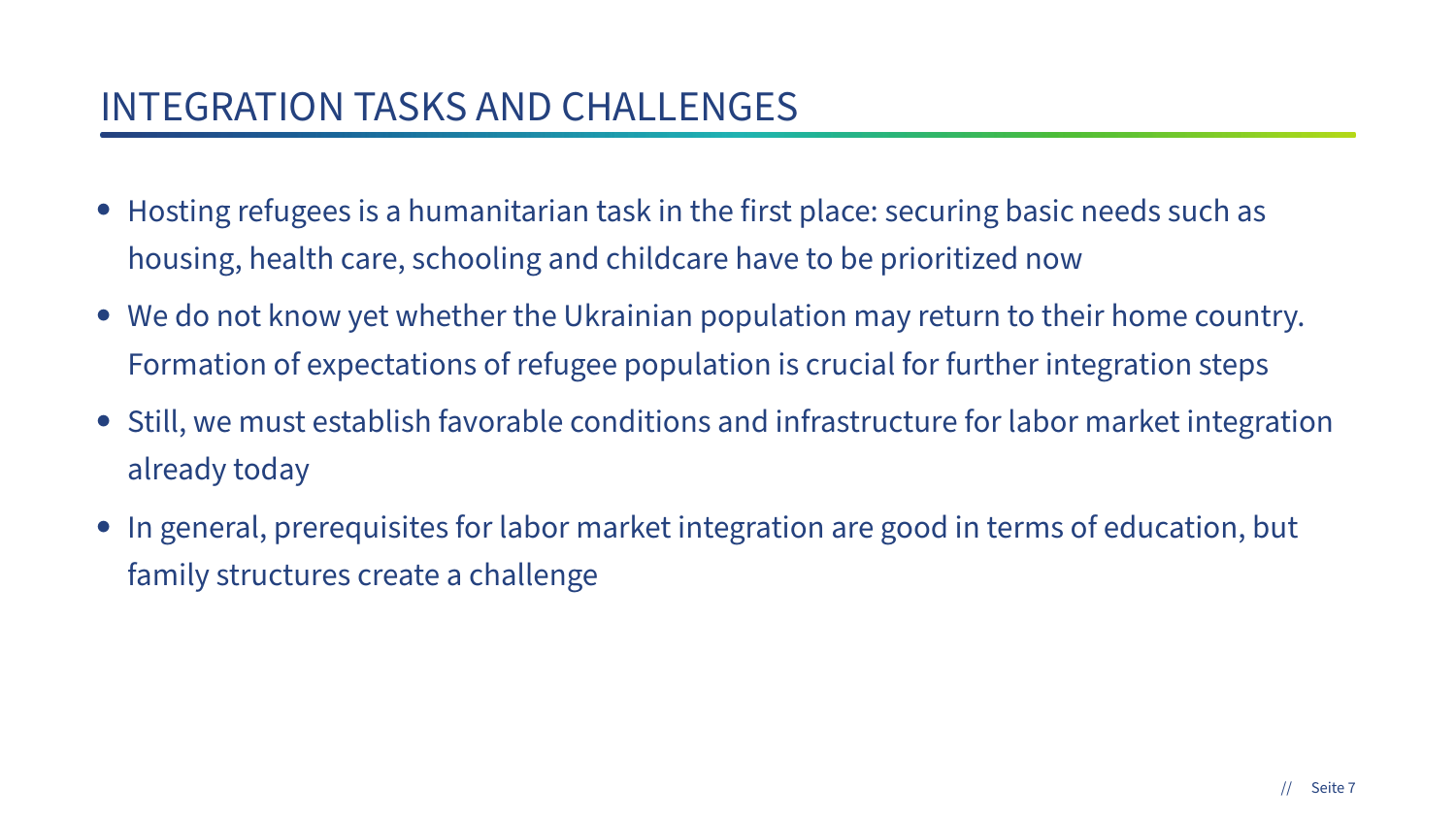### PAST INTEGRATION OF UKRAINIAN POPULATION IN GERMANY

- Mixed evidence in the past:
	- Employment rate of Ukrainian citizens in Germnany stands at 52 % (German citizens: 70 %, total foreign citizens: 55%)
	- Individuals with an Ukrainian migration background (incl. nationalized persons): 72 % (IAB-SOEP-Migration Sample 2020)
- Labor market integration has proceeded relatively slowly
- But German language proficiency has increased fast
- Note that gender aspects and family structures have played an important role here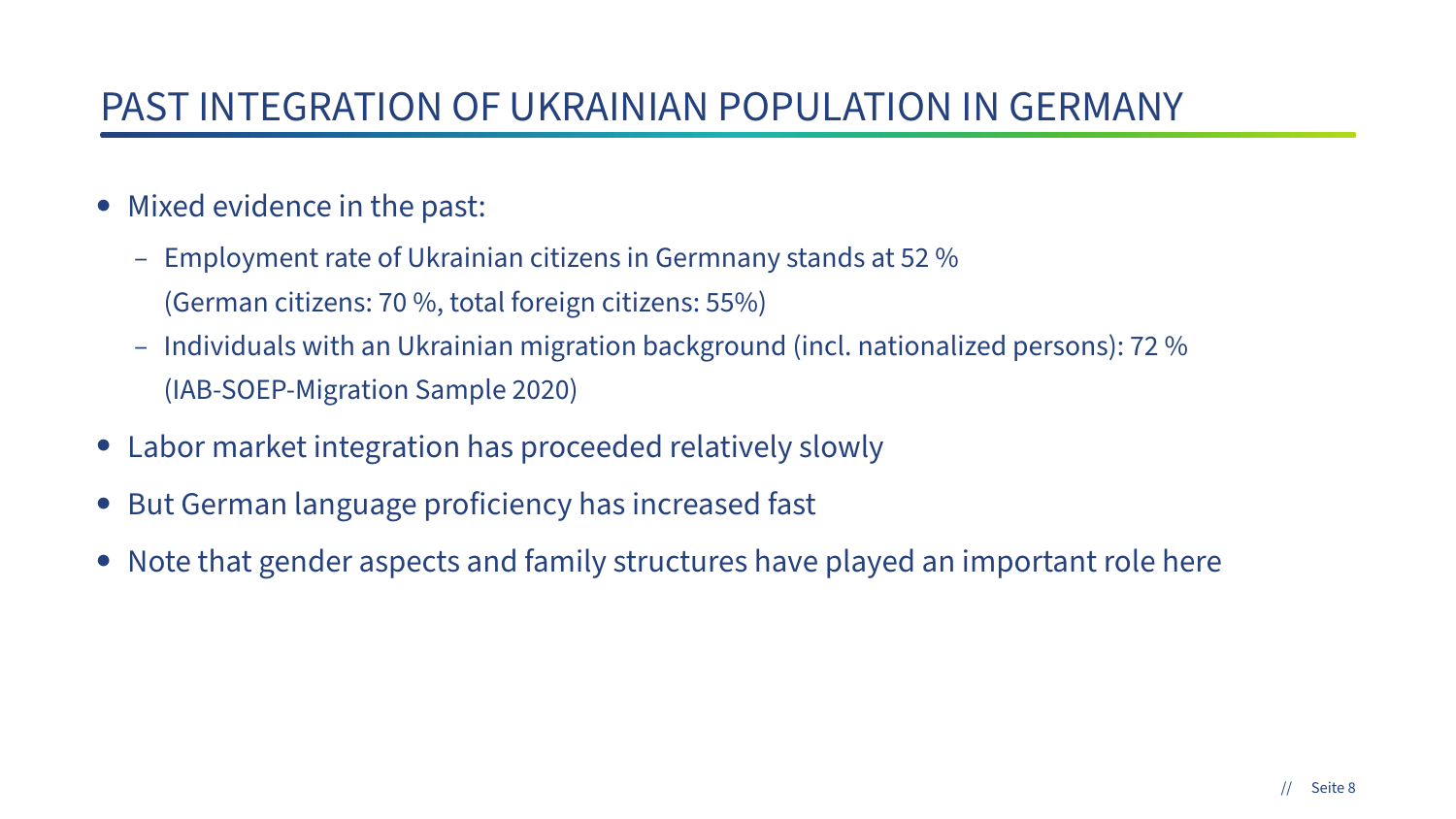### GERMAN LANGUAGE PROFICIENCY

#### SHARE WITH GOOD OR VERY GOOD GERMAN LANGUAGE PROFICIENCY IN PERCENT



**Source: IAB-SOEP-Migration Sample.**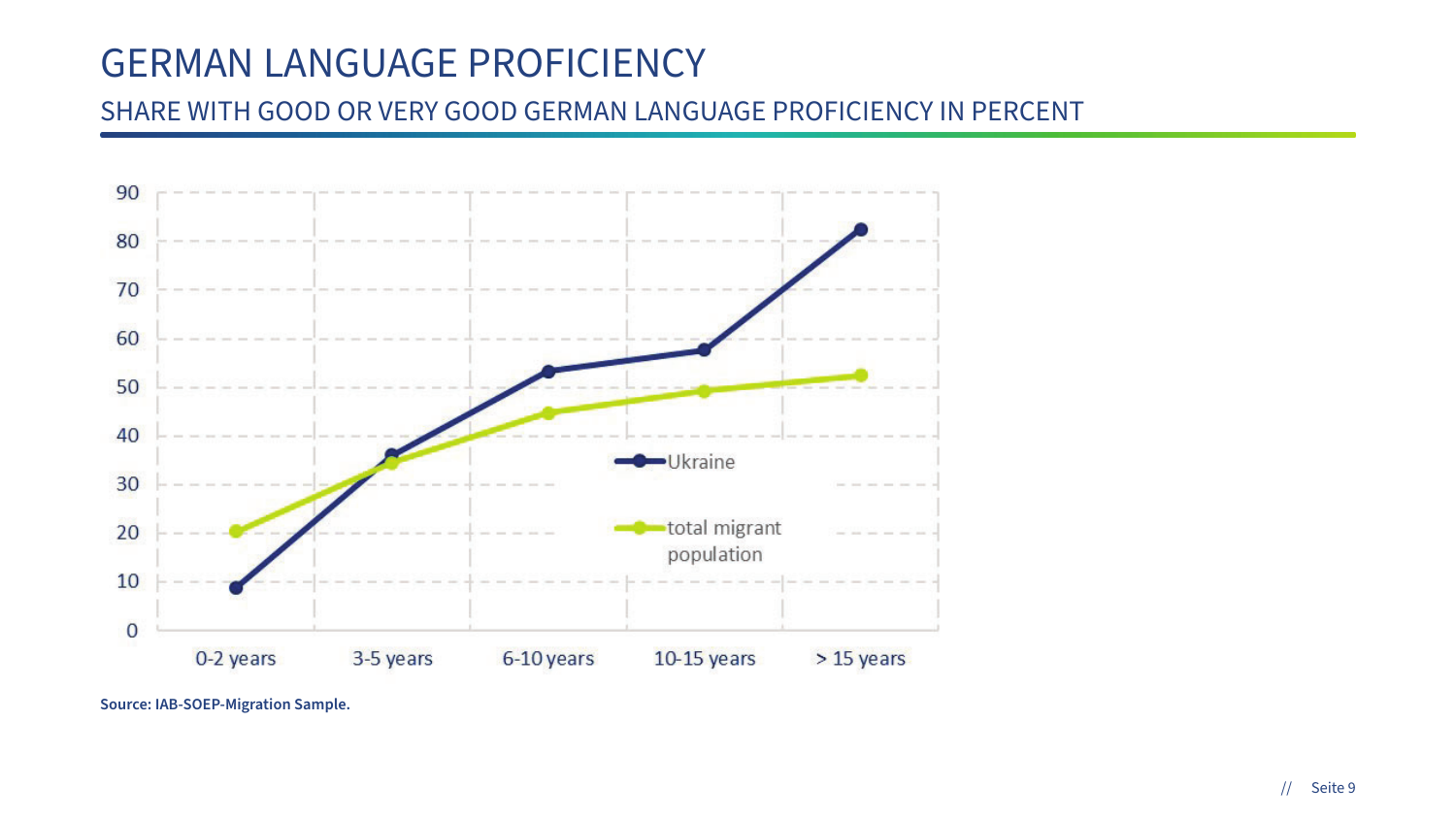### EMPLOYMENT RATES

#### EMPLOYMENT RATES OF 18-64 AGED PERSONS IN PERCENT



**Source: IAB-SOEP-Migration Sample.**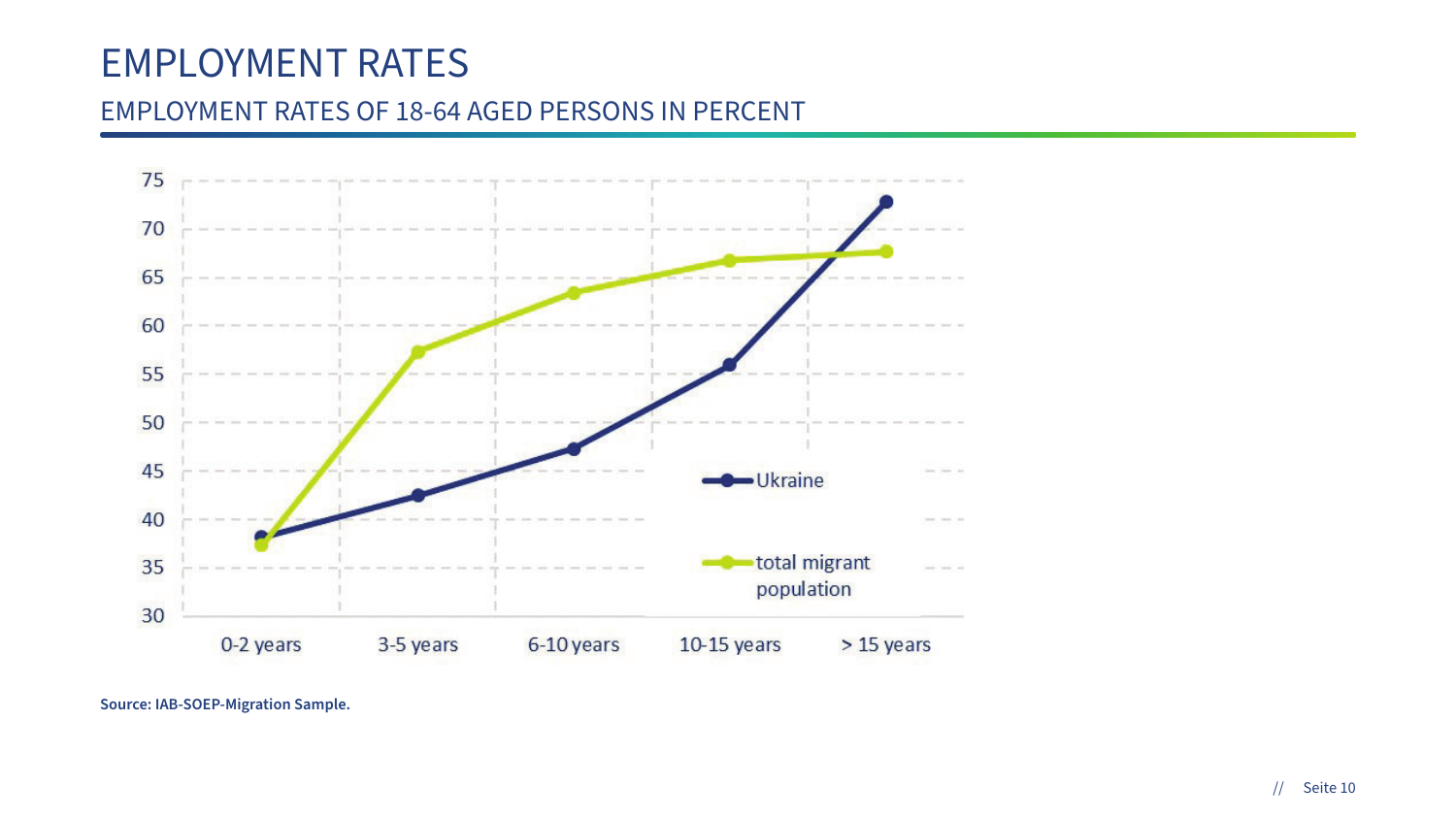### IMPACT OF ACTIVATION OF COUNCIL DIRECTIVE 2001/55/EC

- Activation of mass-influx of displaces persons directive (i) mitigates pressure on EU-border countries and (ii) reduces risk of collapse of Dublin- and Common European Asylum System
- Facilitates secondary migration into countries with higher income levels, which creates humanitarian gains and increases potential labor productivity
- Solidarity mechanism enables disentangling of (i) dispersal of refugees and (ii) fiscal costs of providing shelter
- Temporary residency permit creates legal security and improves integration prospects by circumventing time-consuming asylum procedures
- But: longer-term residence permit, e.g. 3 years, would be preferable from integration point of view (analogously to Geneva Refugee Convention)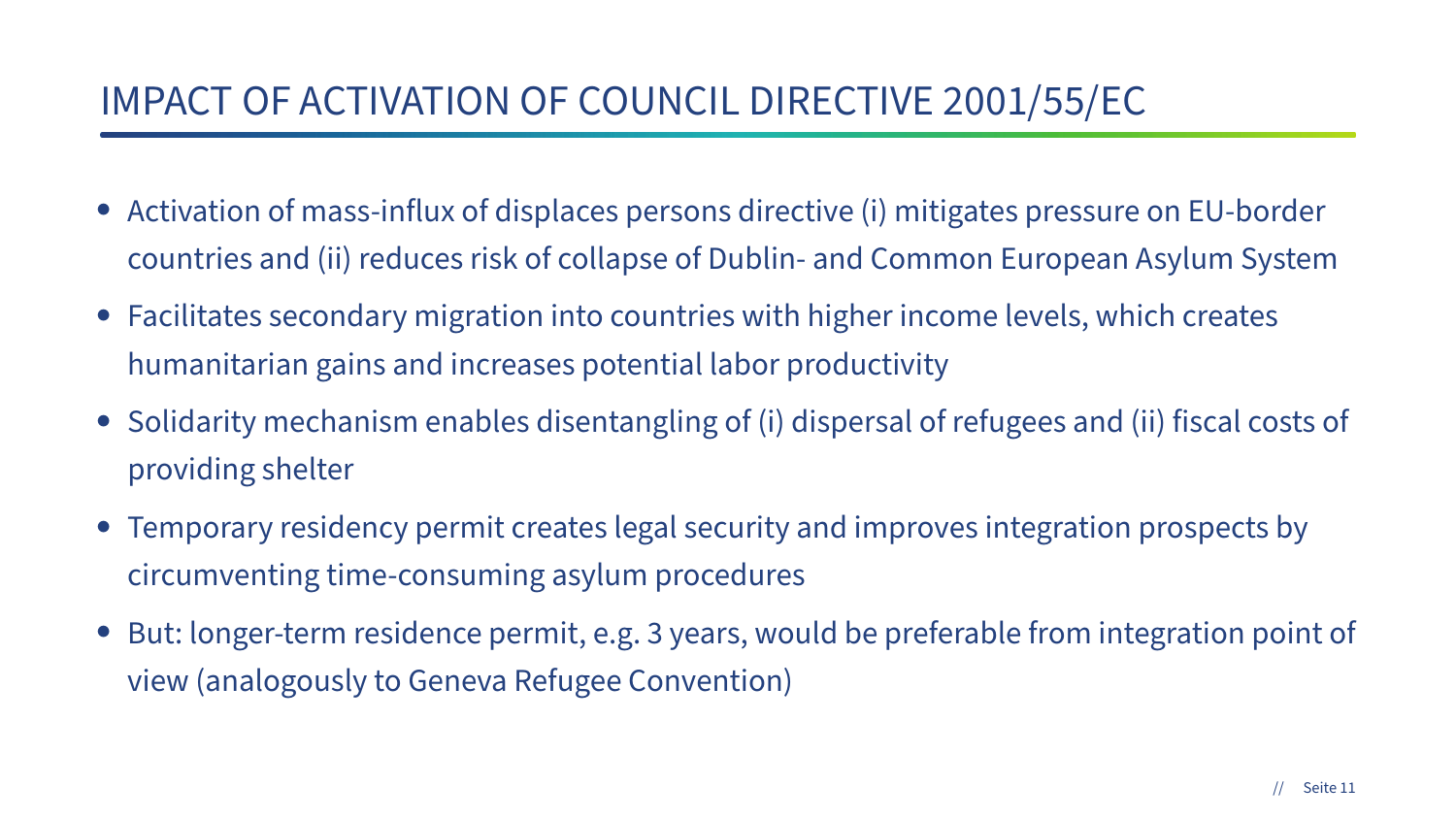- Refugee population from Ukraine in Germany is concentrated currently on Berlin and some other major cities in Germany
- Registration stands at its beginning and is not compulsory directly after arrival due to visa waiver in the EU
- Housing shortages and administrative capacity limits have forced German government to impose dispersal policies
- Experiences with dispersal through "Königsteiner Schlüsseläcross the Federal States and across municipalities by the Federal States are poor
	- Disproportional dispersal on economically weak regions with high unemployment have hampered integration (Brücker et al. 2020; Aksoy et al. 2021)
	- Residence obligations have reinforced that (Brücker et al. 2020)
	- This has reduced employment rates of refugees relative to a dispersal based on free locational choices as for EU migrants by 5 to 10 percentage points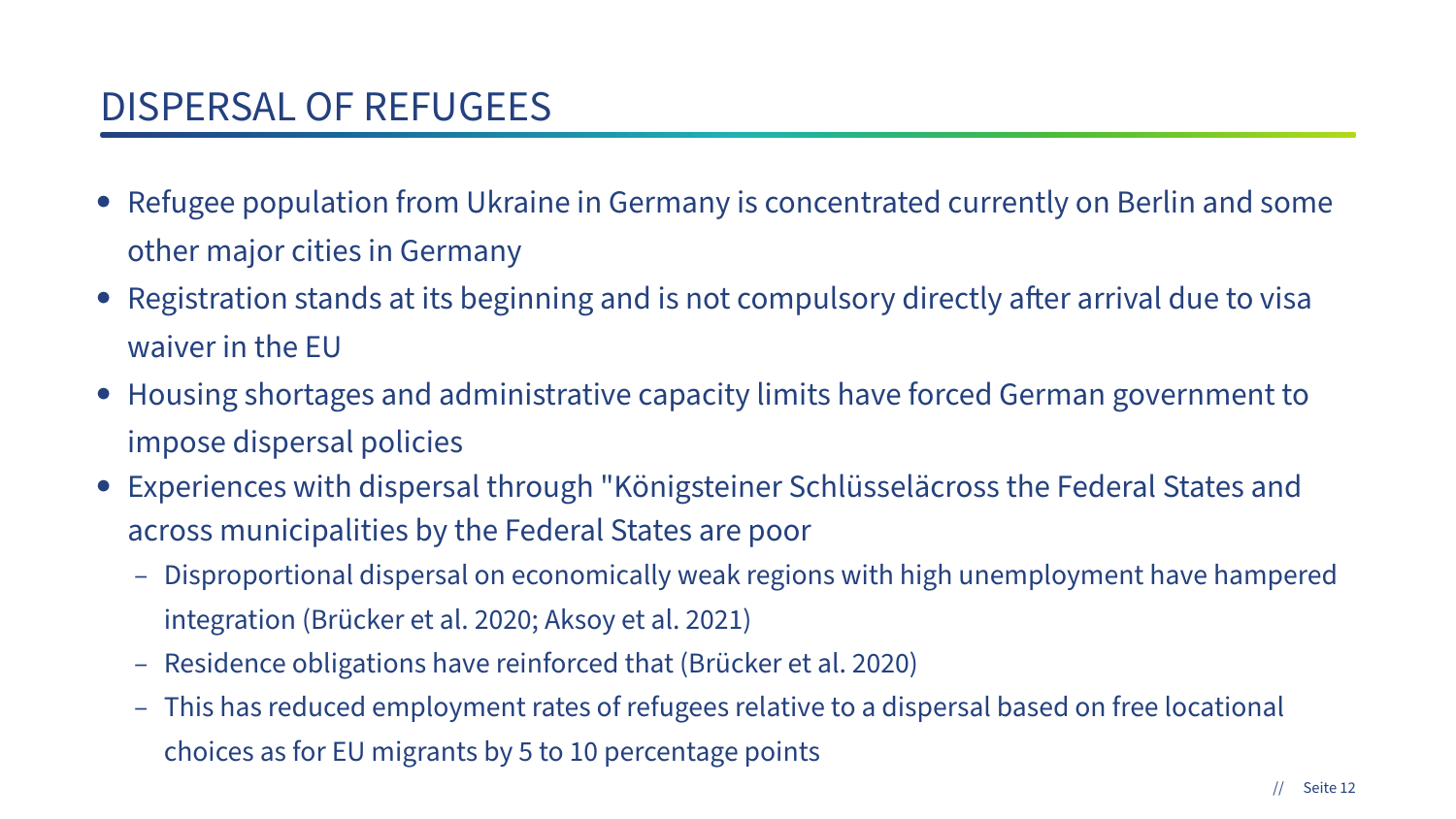Principles of alternative dispersal mechanisms:

- 1. Minimization of dispersal on persons (i) who depend on public provision of housing, (ii) new arrivals if feasible
- 2. Considering preferences of refugees based on criteria (family ties, networks of friends and professionals, etc.)
- 3. Dispersal of remaining group by integration criteria such as regional labor market situation, education and child care infrastructure, integration infrastructure under the constraint of housing capacities

There will be always a trade-off betweeen costs of housing and integration prospects. Higher costs in the short-term for housing will however payoff in the long-term if integration chances are improved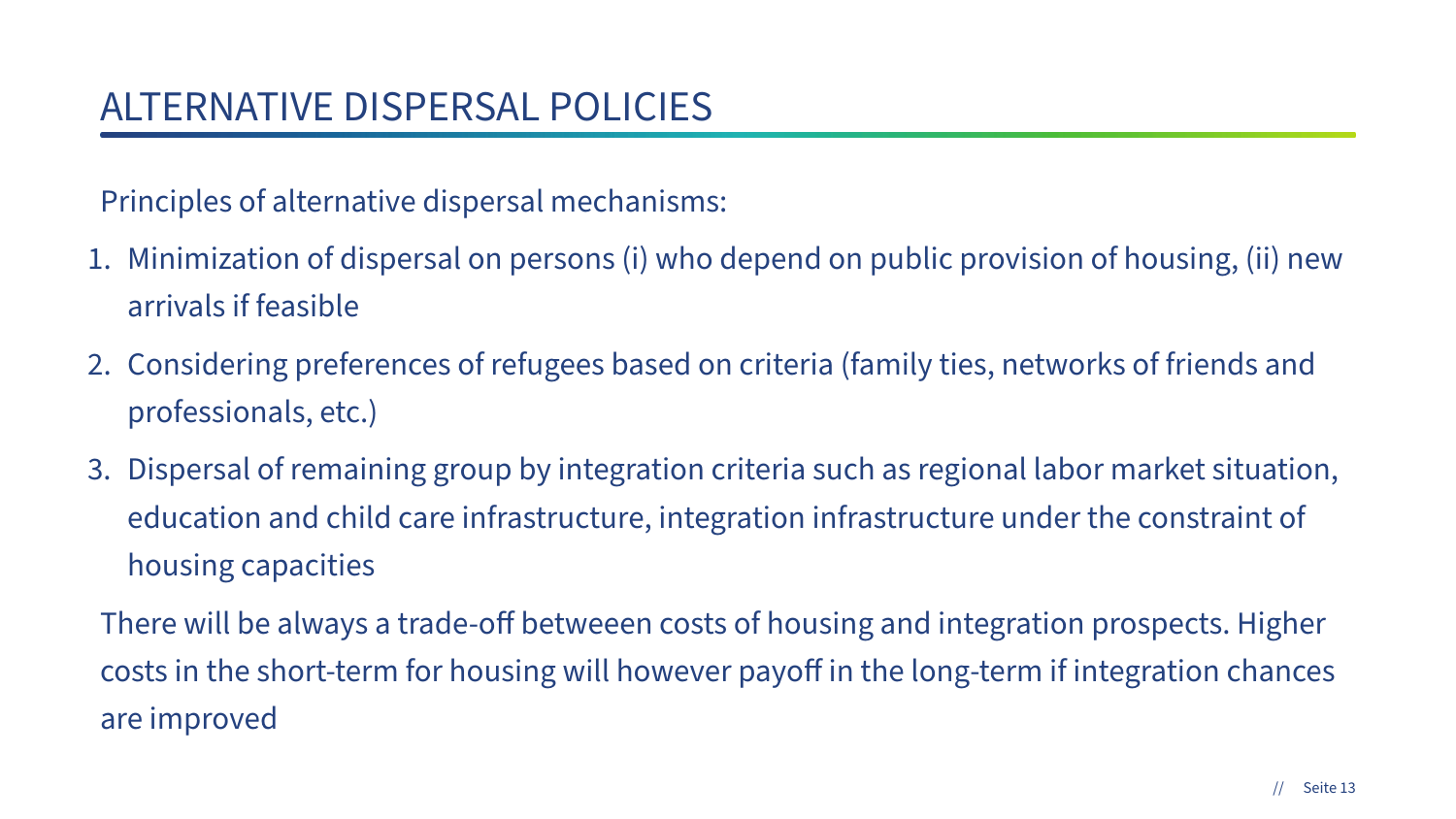### CHILDCARE AND PROMOTION OF FEMALES

- Any integration strategy has to consider family structure and childcare requirements
- Integration of minor-aged children into schools, kindergardens, day care etc. have to be prioritized
- Linking integration programs with care places becomes more important
- Mobilization of potential of teachers and educators among refugee population
- Flexible application of reglemented teaching- and educator occupations in Germany needed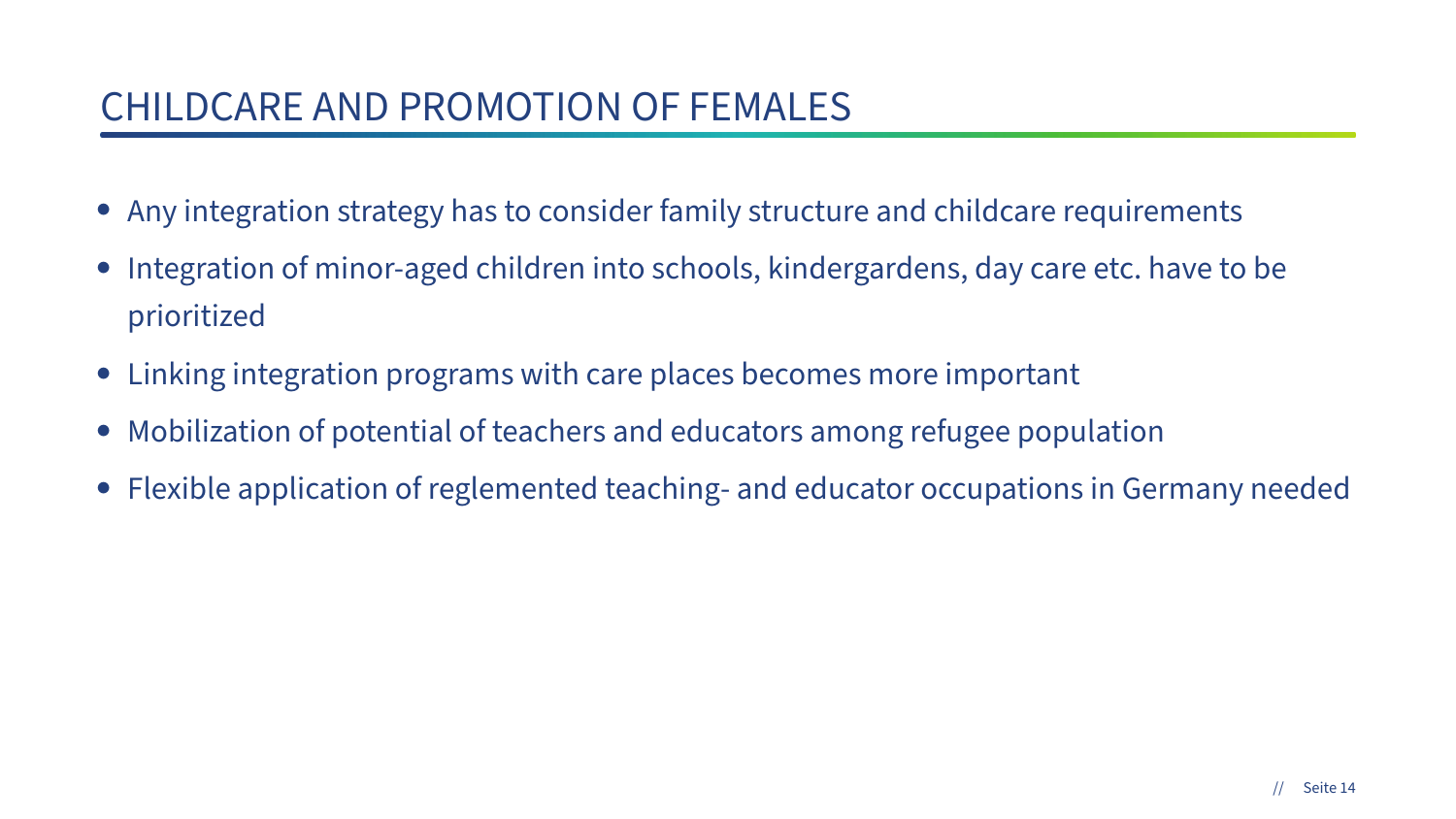### OTHER INTEGRATION MEASURES

- Language programs (Integration courses, professional language programs)
- Labor market programs
- Approval of educational degrees
- Further acquisition of vocational training and university degrees
- Inclusion of Ukrainian refugees into regular mean-tested benefit system according to the Social Code II instead of asylum seeker benefit system fosters integration since benefit provision and job placement and labor market programs are in one hand